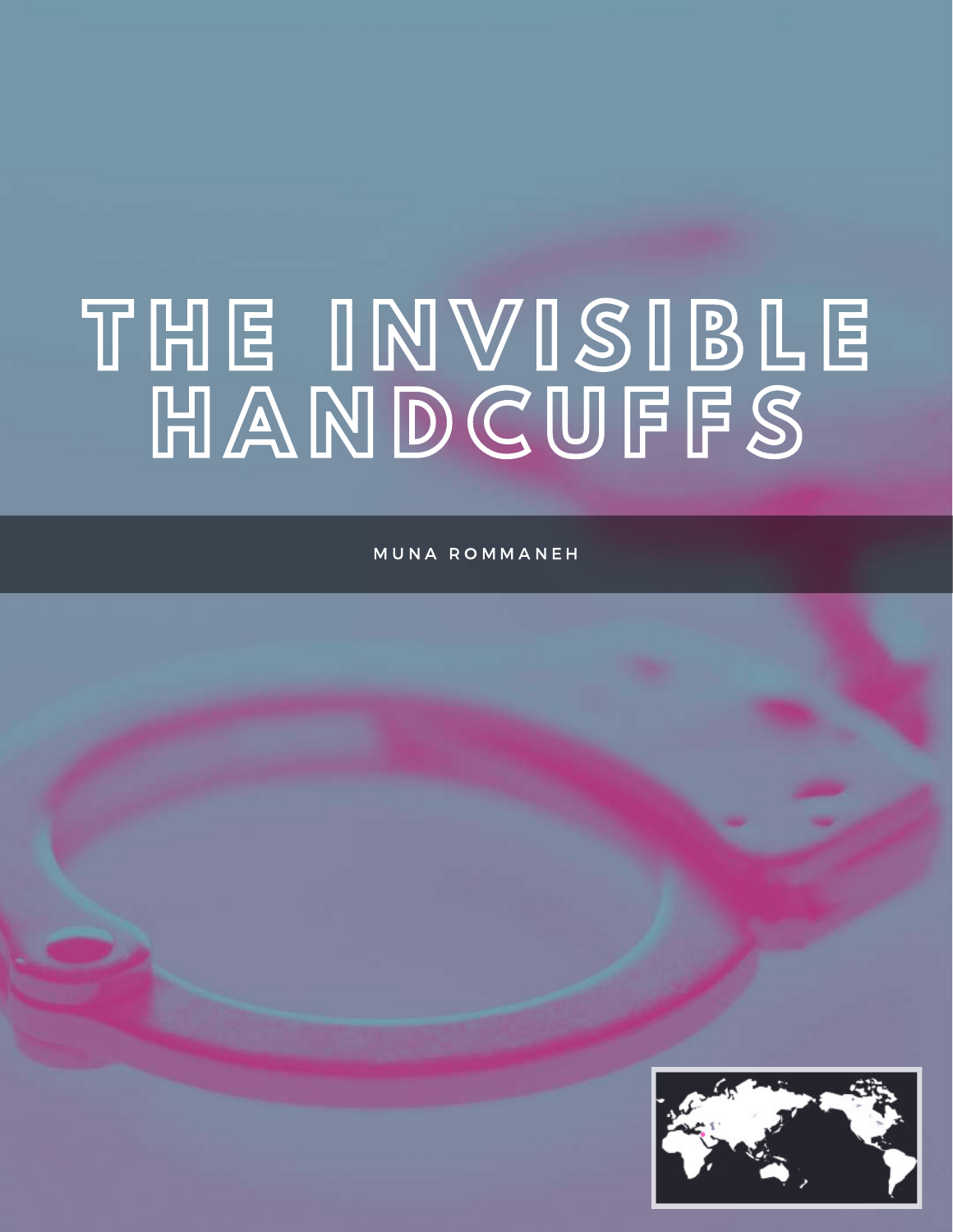

Everyone looks up to someone for inspiration. Whether it is a superhero or a unique person, the inspiring individual always leaves a positive print on our lives. As we grow, we realize that heroes do not always wear capes; sometimes they just wear scrubs and a white coat. Our vision of an inspiring superhero evolves to form an image of a compassionate person saving lives. This hero, a more realistic one compared to the rest, is called a "doctor". With the use of a scalpel or a stethoscope, magic can be witnessed with the blink of an eye. These heroes, along with other dedicated healthcare professionals including nurses and allied carers, are serving the community on daily basis despite any difficulties they may face.

Patients across the globe visit hospitals to see a doctor in their white coat. To them, the white coat is not only part of the doctor's "medical outfit", it represents professionalism and integrity. It acts as a sign of commitment to care for the ill. Unfortunately, what patients fail to see are the invisible handcuffs that come along with wearing the white coat. It is 2020 and doctors worldwide are standing strong fighting at the frontlines of the COVID-19 pandemic. With the use of their firm fists, their magic tools are manipulated in a steady and an incredible fashion to provide the care needed for those who are suffering. These heroes tend to forget all about their handcuffs and work tirelessly to focus all their attention on their patients.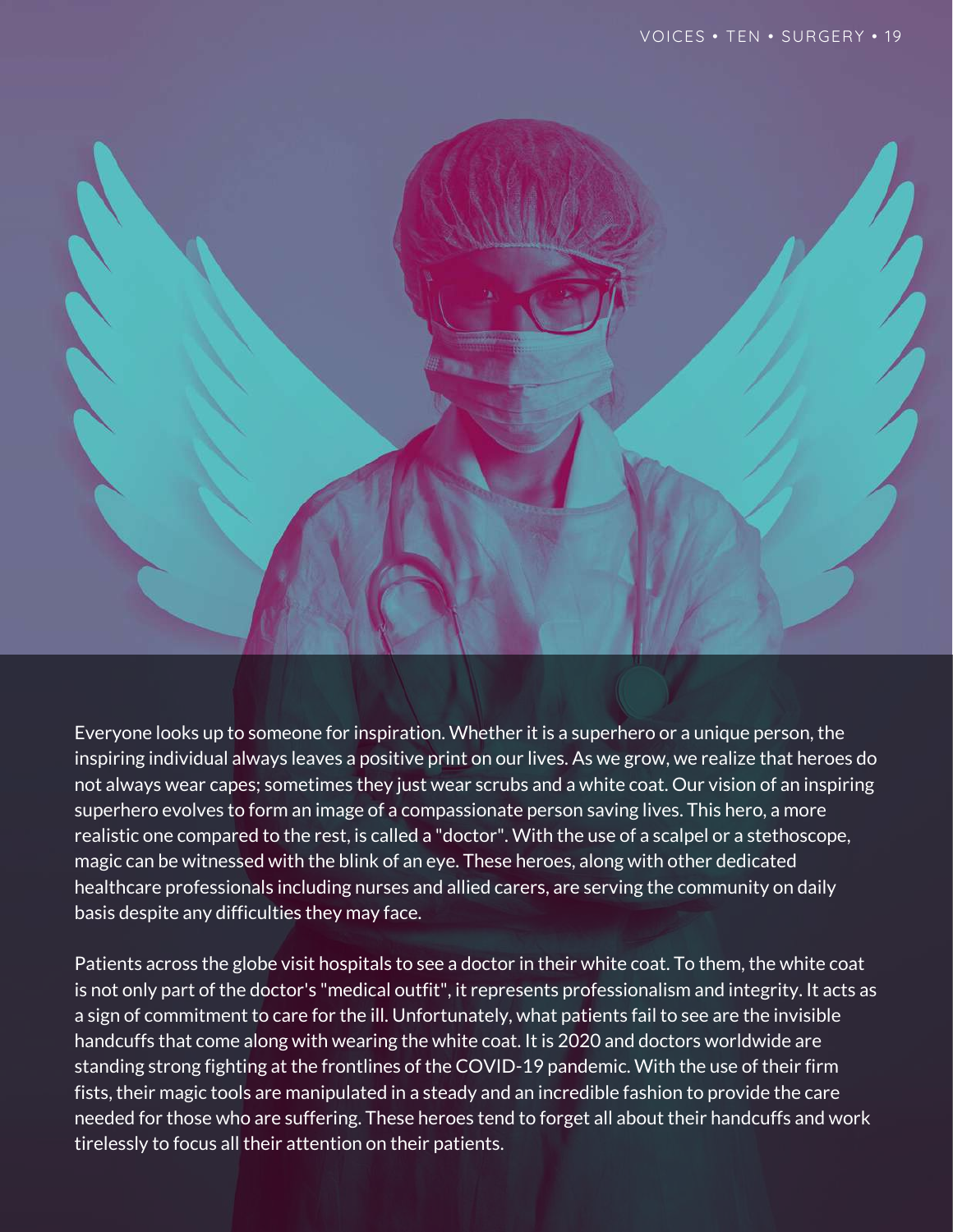Not every doctor is handcuffed; however, those in training - both medical and surgical- are sometimes handcuffed and exploited. The case does not apply everywhere, but some countries, such as Jordan, to this day are not paying the majority of their trainee doctors - the same doctors who are taking care of patients in wards, emergency rooms, operating theatres, and clinics. Yes! The invisible handcuffs are restraining the same doctor you first see at your hospital visit.

Training of doctors combines a huge array of tasks aimed at saving their patients, burdensome shifts, and endless paperwork. To no surprise, trainees also have to bear the legal responsibility in case of a medical or surgical error! As they finish their job at the hospital, they walk into their homes only to face different kind of responsibilities; one of those is a financial one. They spend money on their basic necessities such as food, books, rent and bills. Needless to say, it is money that did not come as compensation of their work at the hospital. So, where does this money come from?

> Many trainee doctors are left with the same question, how should they meet their financial commitments while abiding with the rules of this unfair game that takes years to be over! Long and sometimes unpredictable working hours, as well as theoretical books that need to be studied leave them with few other options to earn an income. The differences between the doctors' backgrounds play an important role in determining who should train and who should not. Doctors with a wealthier background tend to face fewer issues with joining an unpaid training program since finding a source of income for the years of training may not be a necessity.

> Modern day slavery is hitting trainee doctors hard. Unpaid training positions are a form of forced labour. Hospitals are profiting from the trainee doctors' work, while the doctors themselves are not paid for it. Laws to prevent unpaid work experience must be enforced without any gray areas allowing hospitals to take advantage of the doctors' need to train.